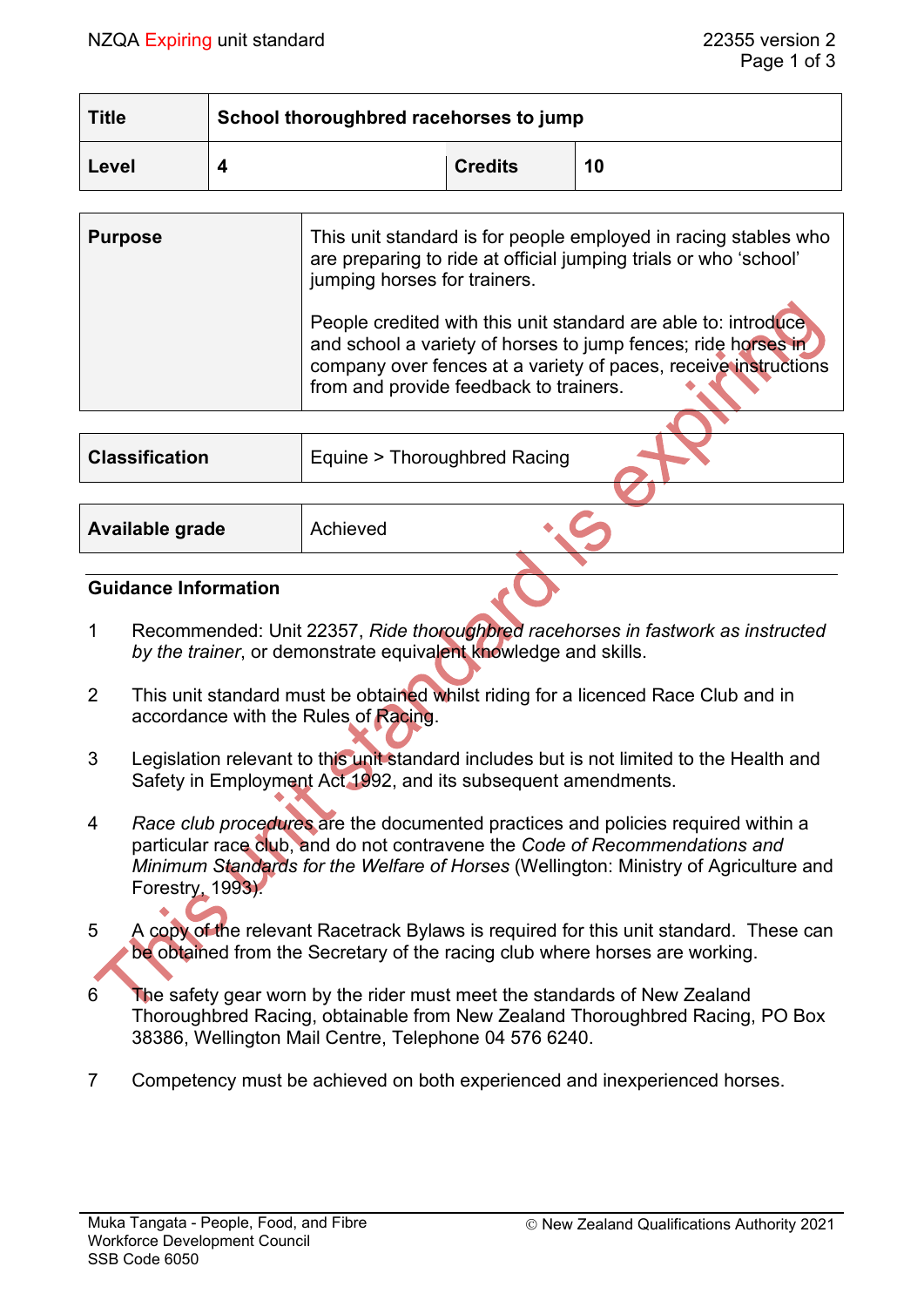## **Outcomes and performance criteria**

## **Outcome 1**

Introduce and school horses to jump fences.

Range trot, canter, half pace; single and related fences, logs, small fences, hurdles.

#### **Performance criteria**

- 1.1 The horse is ridden in a confident and encouraging manner over fences.
- 1.2 Rider maintains position and balance on approach, takeoff and landing.
- 1.3 The horse is kept straight, balanced, and with impulsion to jump fences cleanly and safely.
- 1.4 Natural and artificial aids are used effectively.

Range seat, leg, voice, hands, whip, spurs.

## **Outcome 2**

Ride horses in company over fences.

Range canter, half pace, three quarter pace, gallop; hurdle, steeplechase fences.

## **Performance criteria**

- 2.1 The horse's line is maintained during the workout.
	- Range between fences, approach to fence, over the fence, upon landing.
- 2.2 Control of the horse is maintained at all times.
- 2.3 The horse is kept beside other horses during the workout.

Range between fences, approach to fence, over the fence, upon landing.

2.4 The horse is ridden at the pace requested by the trainer.

# **Outcome 3**

Receive instructions from trainers and provide feedback to trainers.

## **Performance criteria**

- 3.1 Trainer and/or owner are greeted in a courteous manner in accordance with industry standards.
- 3.2 Instructions are received from the trainer and clarified in an effective manner.